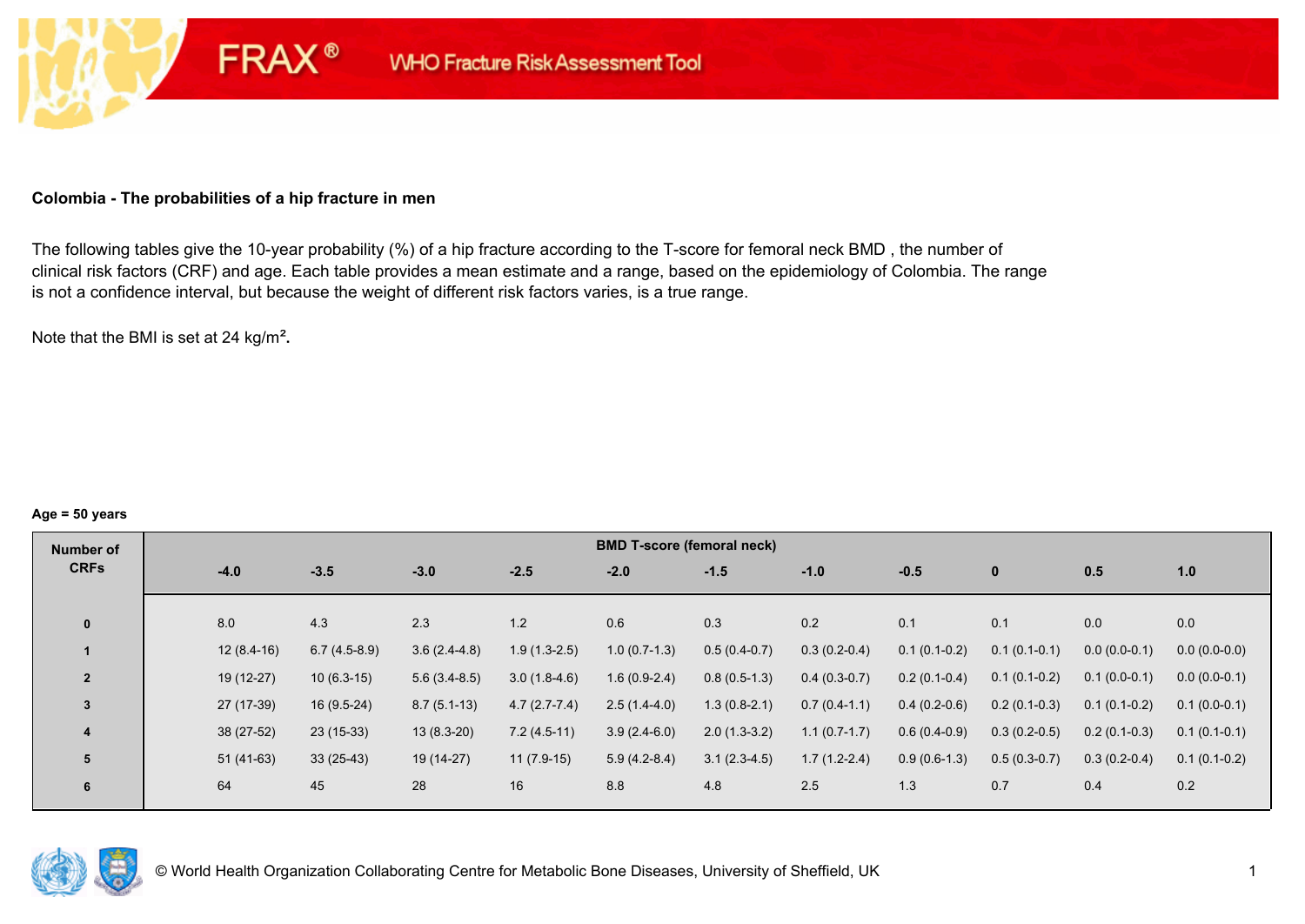**FRAX®** 

# **Age = 55 years**

| 1.0            |
|----------------|
| 0.0            |
| $0.0(0.0-0.1)$ |
| $0.1(0.0-0.1)$ |
| $0.1(0.1-0.2)$ |
| $0.2(0.1-0.3)$ |
| $0.2(0.2-0.4)$ |
| 0.4            |
|                |

### **Age = 60 years**

| Number of      |              |               |                |                | <b>BMD T-score (femoral neck)</b> |                |                |                |                |                |                |
|----------------|--------------|---------------|----------------|----------------|-----------------------------------|----------------|----------------|----------------|----------------|----------------|----------------|
| <b>CRFs</b>    | $-4.0$       | $-3.5$        | $-3.0$         | $-2.5$         | $-2.0$                            | $-1.5$         | $-1.0$         | $-0.5$         | $\mathbf{0}$   | 0.5            | 1.0            |
| $\mathbf{0}$   | 9.5          | 5.6           | 3.3            | 1.9            | 1.1                               | 0.7            | 0.4            | 0.2            | 0.1            | 0.1            | 0.1            |
|                | $14(9.9-16)$ | $8.4(5.9-10)$ | $5.0(3.5-5.9)$ | $2.9(2.0-3.5)$ | $1.7(1.2-2.0)$                    | $1.0(0.7-1.2)$ | $0.6(0.4-0.7)$ | $0.3(0.2-0.4)$ | $0.2(0.1-0.2)$ | $0.1(0.1-0.1)$ | $0.1(0.1-0.1)$ |
| $\overline{2}$ | $20(14-26)$  | $12(8.3-17)$  | $7.5(4.9-10)$  | $4.5(2.9-6.1)$ | $2.6(1.7-3.6)$                    | $1.5(1.0-2.1)$ | $0.9(0.6-1.2)$ | $0.5(0.3-0.7)$ | $0.3(0.2-0.4)$ | $0.2(0.1-0.3)$ | $0.1(0.1-0.2)$ |
| 3              | 28 (20-37)   | 18 (12-24)    | $11(7.4-15)$   | $6.6(4.4-9.4)$ | $3.9(2.6-5.6)$                    | $2.3(1.5-3.3)$ | $1.3(0.9-2.0)$ | $0.8(0.5-1.2)$ | $0.5(0.3-0.7)$ | $0.3(0.2-0.4)$ | $0.2(0.1-0.3)$ |
| 4              | 38 (29-49)   | 25 (19-34)    | 16 (12-22)     | $9.7(6.9-14)$  | $5.8(4.1-8.4)$                    | $3.4(2.4-5.0)$ | $2.0(1.4-3.0)$ | $1.2(0.8-1.8)$ | $0.7(0.5-1.1)$ | $0.4(0.3-0.6)$ | $0.3(0.2-0.4)$ |
| 5              | 49 (43-59)   | 34 (29-43)    | 22 (19-30)     | $14(12-19)$    | $8.5(7.0-12)$                     | $5.1(4.2-7.1)$ | $3.0(2.5-4.2)$ | $1.8(1.4-2.5)$ | $1.1(0.9-1.5)$ | $0.6(0.5-0.9)$ | $0.4(0.3-0.6)$ |
| 6              | 60           | 45            | 31             | 20             | 12                                | 7.4            | 4.4            | 2.6            | 1.6            | 1.0            | 0.6            |

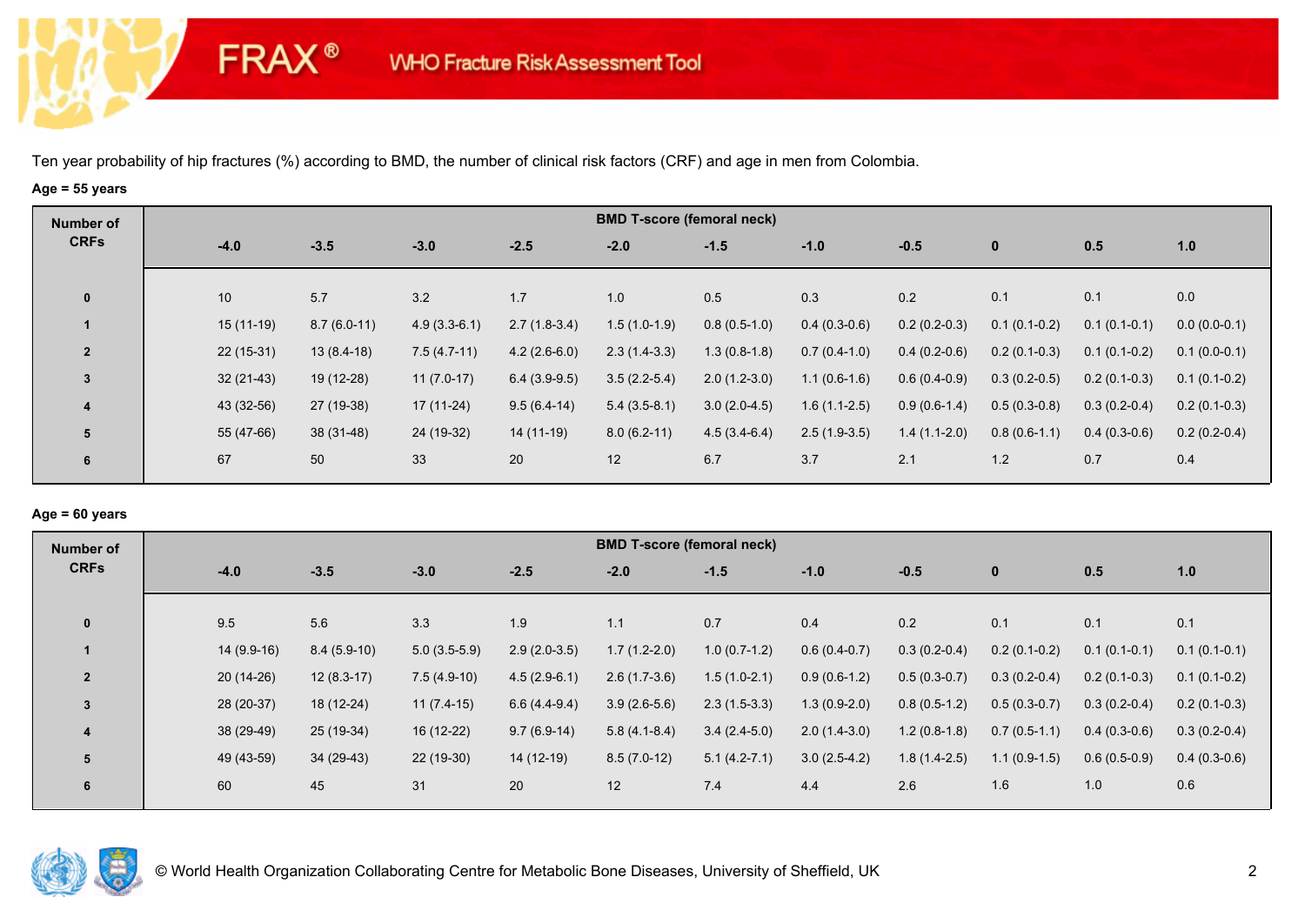**FRAX®** 

# **Age = 65 years**

| Number of               |              |                |                |                |                | <b>BMD T-score (femoral neck)</b> |                |                |                |                |                |
|-------------------------|--------------|----------------|----------------|----------------|----------------|-----------------------------------|----------------|----------------|----------------|----------------|----------------|
| <b>CRFs</b>             | $-4.0$       | $-3.5$         | $-3.0$         | $-2.5$         | $-2.0$         | $-1.5$                            | $-1.0$         | $-0.5$         | $\mathbf{0}$   | 0.5            | 1.0            |
| $\mathbf 0$             | 8.0          | 5.0            | 3.1            | 2.0            | 1.2            | 0.8                               | 0.5            | 0.3            | 0.2            | 0.1            | 0.1            |
| $\mathbf{1}$            | $12(8.4-13)$ | $7.4(5.3-8.4)$ | $4.6(3.3-5.3)$ | $2.9(2.1-3.3)$ | $1.8(1.3-2.1)$ | $1.1(0.8-1.3)$                    | $0.7(0.5-0.8)$ | $0.4(0.3-0.5)$ | $0.3(0.2-0.3)$ | $0.2(0.1-0.2)$ | $0.1(0.1-0.1)$ |
| $\overline{2}$          | $16(12-21)$  | $11(7.4-14)$   | $6.8(4.7-8.7)$ | $4.3(2.9-5.5)$ | $2.7(1.8-3.5)$ | $1.7(1.1-2.2)$                    | $1.0(0.7-1.3)$ | $0.6(0.4-0.8)$ | $0.4(0.3-0.5)$ | $0.3(0.2-0.3)$ | $0.2(0.1-0.2)$ |
| 3                       | 23 (17-29)   | $15(11-20)$    | $9.7(7.0-13)$  | $6.2(4.4-8.2)$ | $3.9(2.7-5.2)$ | $2.4(1.7-3.3)$                    | $1.5(1.1-2.1)$ | $0.9(0.7-1.3)$ | $0.6(0.4-0.8)$ | $0.4(0.3-0.5)$ | $0.2(0.2-0.3)$ |
| $\overline{\mathbf{4}}$ | $30(25-38)$  | $21(16-27)$    | 14 (11-18)     | $8.9(6.8-12)$  | $5.6(4.3-7.8)$ | $3.5(2.7-5.0)$                    | $2.2(1.7-3.1)$ | $1.4(1.0-2.0)$ | $0.9(0.7-1.3)$ | $0.6(0.4-0.8)$ | $0.4(0.3-0.5)$ |
| 5                       | $39(35-48)$  | 28 (25-35)     | 19 (17-25)     | $13(11-17)$    | $8.1(7.0-11)$  | $5.1(4.4-7.0)$                    | $3.2(2.8-4.4)$ | $2.0(1.7-2.8)$ | $1.3(1.1-1.8)$ | $0.8(0.7-1.2)$ | $0.5(0.5-0.7)$ |
| 6                       | 49           | 37             | 26             | 17             | 11             | 7.3                               | 4.6            | 2.9            | 1.9            | 1.2            | 0.8            |

### **Age = 70 years**

| Number of      |              |                |                |                | <b>BMD T-score (femoral neck)</b> |                |                |                |                |                |                |
|----------------|--------------|----------------|----------------|----------------|-----------------------------------|----------------|----------------|----------------|----------------|----------------|----------------|
| <b>CRFs</b>    | $-4.0$       | $-3.5$         | $-3.0$         | $-2.5$         | $-2.0$                            | $-1.5$         | $-1.0$         | $-0.5$         | $\mathbf{0}$   | 0.5            | 1.0            |
| $\mathbf{0}$   | 6.6          | 4.4            | 2.9            | 1.9            | 1.3                               | 0.8            | 0.5            | 0.4            | 0.2            | 0.2            | 0.1            |
|                | $10(9.2-13)$ | $7.0(6.2-9.1)$ | $4.7(4.1-6.1)$ | $3.1(2.7-4.1)$ | $2.1(1.8-2.7)$                    | $1.3(1.2-1.8)$ | $0.9(0.8-1.2)$ | $0.6(0.5-0.8)$ | $0.4(0.4-0.5)$ | $0.3(0.2-0.4)$ | $0.2(0.2-0.2)$ |
| $\overline{2}$ | $16(13-20)$  | $11(9.0-14)$   | $7.4(6.1-9.8)$ | $5.0(4.0-6.6)$ | $3.3(2.7-4.4)$                    | $2.2(1.8-2.9)$ | $1.4(1.2-1.9)$ | $1.0(0.8-1.3)$ | $0.7(0.5-0.9)$ | $0.4(0.4-0.6)$ | $0.3(0.2-0.4)$ |
| $\overline{3}$ | 24 (19-29)   | $17(13-21)$    | $12(9.0-15)$   | $7.9(6.1-9.9)$ | $5.3(4.1-6.7)$                    | $3.5(2.7-4.5)$ | $2.3(1.8-3.0)$ | $1.6(1.2-2.0)$ | $1.1(0.8-1.4)$ | $0.7(0.6-0.9)$ | $0.5(0.4-0.6)$ |
| 4              | $33(27-39)$  | 25 (19-29)     | 17 (13-21)     | $12(9.2-15)$   | $8.3(6.2-10)$                     | $5.6(4.1-6.7)$ | $3.7(2.7-4.5)$ | $2.5(1.9-3.0)$ | $1.7(1.3-2.1)$ | $1.2(0.9-1.4)$ | $0.8(0.6-1.0)$ |
| 5              | 45 (37-48)   | $34(28-37)$    | 26 (20-28)     | 18 (14-20)     | $13(9.7-14)$                      | $8.7(6.6-9.6)$ | $5.9(4.4-6.5)$ | $4.0(3.0-4.5)$ | $2.7(2.1-3.1)$ | $1.9(1.4-2.1)$ | $1.3(1.0-1.4)$ |
| 6              | 56           | 46             | 36             | 26             | 19                                | 13             | 9.1            | 6.3            | 4.3            | 3.0            | 2.0            |

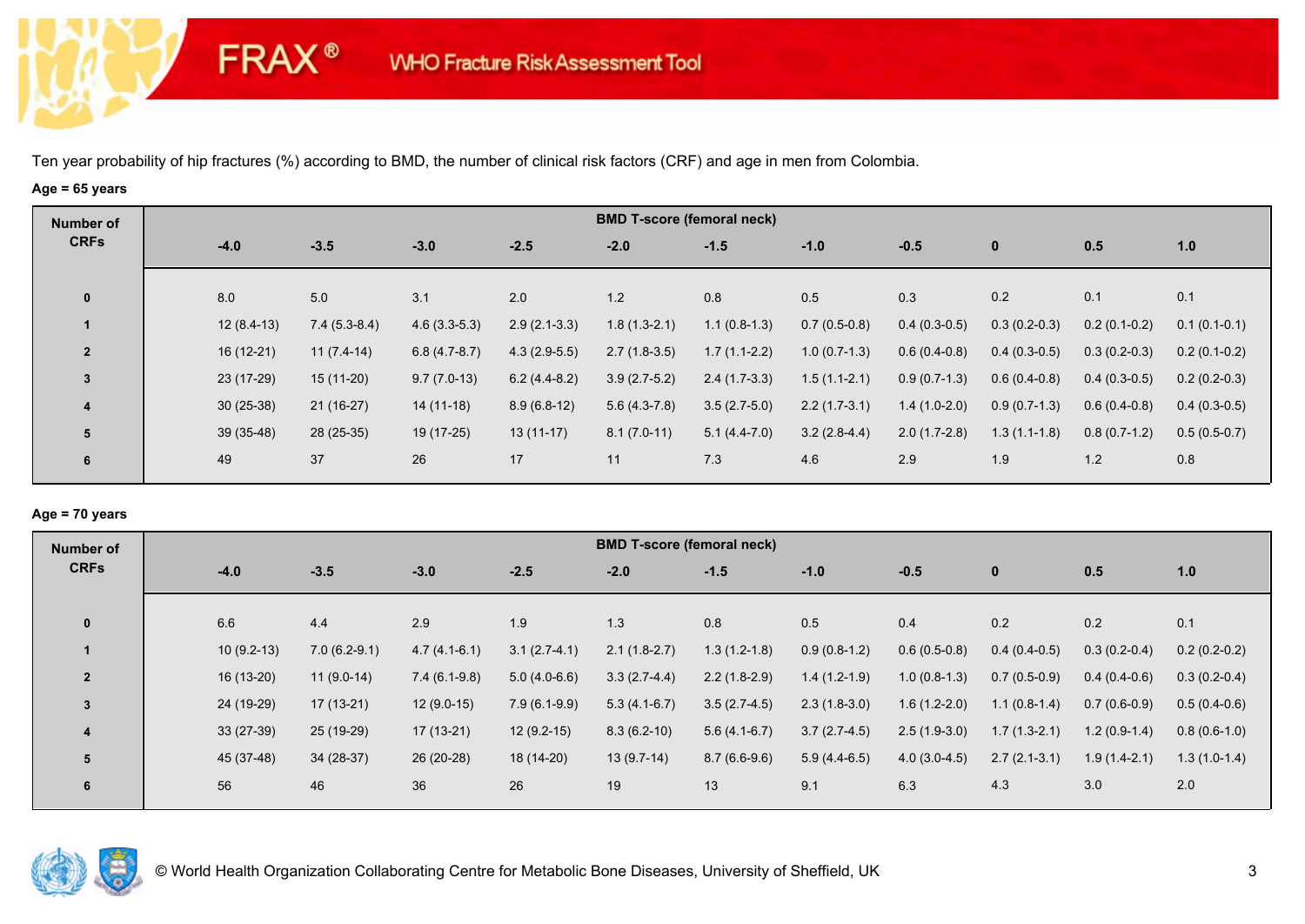**FRAX®** 

# **Age = 75 years**

| Number of      |               |               |               |                | <b>BMD T-score (femoral neck)</b> |                |                |                |                |                |                |
|----------------|---------------|---------------|---------------|----------------|-----------------------------------|----------------|----------------|----------------|----------------|----------------|----------------|
| <b>CRFs</b>    | $-4.0$        | $-3.5$        | $-3.0$        | $-2.5$         | $-2.0$                            | $-1.5$         | $-1.0$         | $-0.5$         | $\bf{0}$       | 0.5            | 1.0            |
| $\mathbf 0$    | 5.2           | 3.6           | 2.5           | 1.8            | $1.2$                             | 0.9            | 0.6            | 0.4            | 0.3            | 0.2            | 0.2            |
|                | $9.5(7.2-20)$ | $6.8(5.1-15)$ | $4.8(3.6-10)$ | $3.4(2.5-7.4)$ | $2.4(1.8-5.3)$                    | $1.7(1.2-3.7)$ | $1.2(0.8-2.6)$ | $0.8(0.6-1.8)$ | $0.6(0.4-1.3)$ | $0.4(0.3-0.9)$ | $0.3(0.2-0.7)$ |
| $\overline{2}$ | 16 (10-28)    | $12(7.2-21)$  | $8.6(5.1-16)$ | $6.1(3.6-11)$  | $4.3(2.5-8.2)$                    | $3.1(1.7-5.8)$ | $2.1(1.2-4.1)$ | $1.5(0.9-3.0)$ | $1.1(0.6-2.1)$ | $0.8(0.4-1.5)$ | $0.6(0.3-1.1)$ |
| 3              | $25(14-38)$   | $19(10-30)$   | $14(7.2-22)$  | $10(5.1-17)$   | $7.5(3.6-12)$                     | $5.3(2.5-8.7)$ | $3.8(1.8-6.2)$ | $2.7(1.3-4.5)$ | $2.0(0.9-3.2)$ | $1.4(0.7-2.3)$ | $1.0(0.5-1.7)$ |
| 4              | $36(20-47)$   | 29 (15-38)    | $22(11-30)$   | $17(7.6-22)$   | $12(5.4-17)$                      | $8.9(3.8-12)$  | $6.3(2.7-8.6)$ | $4.6(1.9-6.3)$ | $3.4(1.4-4.6)$ | $2.4(1.0-3.4)$ | $1.8(0.7-2.4)$ |
| 5              | 49 (27-55)    | 41 (21-47)    | $33(15-38)$   | 25 (11-29)     | $19(8.1-22)$                      | $14(5.8-16)$   | $10(4.1-12)$   | $7.6(3.0-8.8)$ | $5.6(2.2-6.5)$ | $4.1(1.6-4.7)$ | $3.0(1.1-3.5)$ |
| 6              | 62            | 54            | 45            | 36             | 29                                | 22             | 16             | 12             | 9.0            | 6.6            | 4.9            |

### **Age = 80 years**

| Number of      |               |               |                |                | <b>BMD T-score (femoral neck)</b> |                  |                |                |                |                |                |
|----------------|---------------|---------------|----------------|----------------|-----------------------------------|------------------|----------------|----------------|----------------|----------------|----------------|
| <b>CRFs</b>    | $-4.0$        | $-3.5$        | $-3.0$         | $-2.5$         | $-2.0$                            | $-1.5$           | $-1.0$         | $-0.5$         | $\mathbf{0}$   | 0.5            | 1.0            |
| $\mathbf{0}$   | 3.7           | 2.8           | 2.0            | 1.5            | 1.1                               | 0.8              | 0.6            | 0.5            | 0.3            | 0.3            | 0.2            |
|                | $6.8(4.9-15)$ | $5.1(3.6-11)$ | $3.8(2.7-8.5)$ | $2.9(2.0-6.4)$ | $2.1(1.5-4.7)$                    | $1.6(1.1-3.5)$   | $1.2(0.8-2.6)$ | $0.9(0.6-2.0)$ | $0.7(0.5-1.5)$ | $0.5(0.3-1.1)$ | $0.4(0.3-0.9)$ |
| $\overline{2}$ | $11(6.5-21)$  | $8.8(4.9-16)$ | $6.7(3.7-12)$  | $5.0(2.7-9.4)$ | $3.7(2.0-7.1)$                    | $2.8(1.5-5.3)$   | $2.1(1.1-4.0)$ | $1.6(0.8-3.1)$ | $1.2(0.6-2.3)$ | $0.9(0.5-1.8)$ | $0.7(0.4-1.4)$ |
| 3              | 18 (9.1-29)   | $14(6.8-23)$  | $11(5.1-18)$   | $8.3(3.8-14)$  | $6.3(2.9-10)$                     | $4.7(2.1 - 7.9)$ | $3.5(1.6-6.0)$ | $2.7(1.2-4.6)$ | $2.1(0.9-3.5)$ | $1.6(0.7-2.7)$ | $1.2(0.5-2.1)$ |
| $\overline{4}$ | $27(13-36)$   | $21(9.8-30)$  | 17 (7.5-24)    | $13(5.6-19)$   | $10(4.2-14)$                      | $7.6(3.2-11)$    | $5.8(2.4-8.3)$ | $4.5(1.8-6.4)$ | $3.4(1.4-5.0)$ | $2.6(1.1-3.8)$ | $2.0(0.8-2.9)$ |
| 5              | $37(18-43)$   | $31(14-36)$   | 25 (11-29)     | $20(8.3-23)$   | $15(6.3-18)$                      | $12(4.7-14)$     | $9.2(3.6-11)$  | $7.1(2.7-8.6)$ | $5.5(2.1-6.7)$ | $4.3(1.6-5.2)$ | $3.3(1.2-4.0)$ |
| 6              | 49            | 42            | 35             | 29             | 23                                | 18               | 14             | 11             | 8.6            | 6.7            | 5.2            |